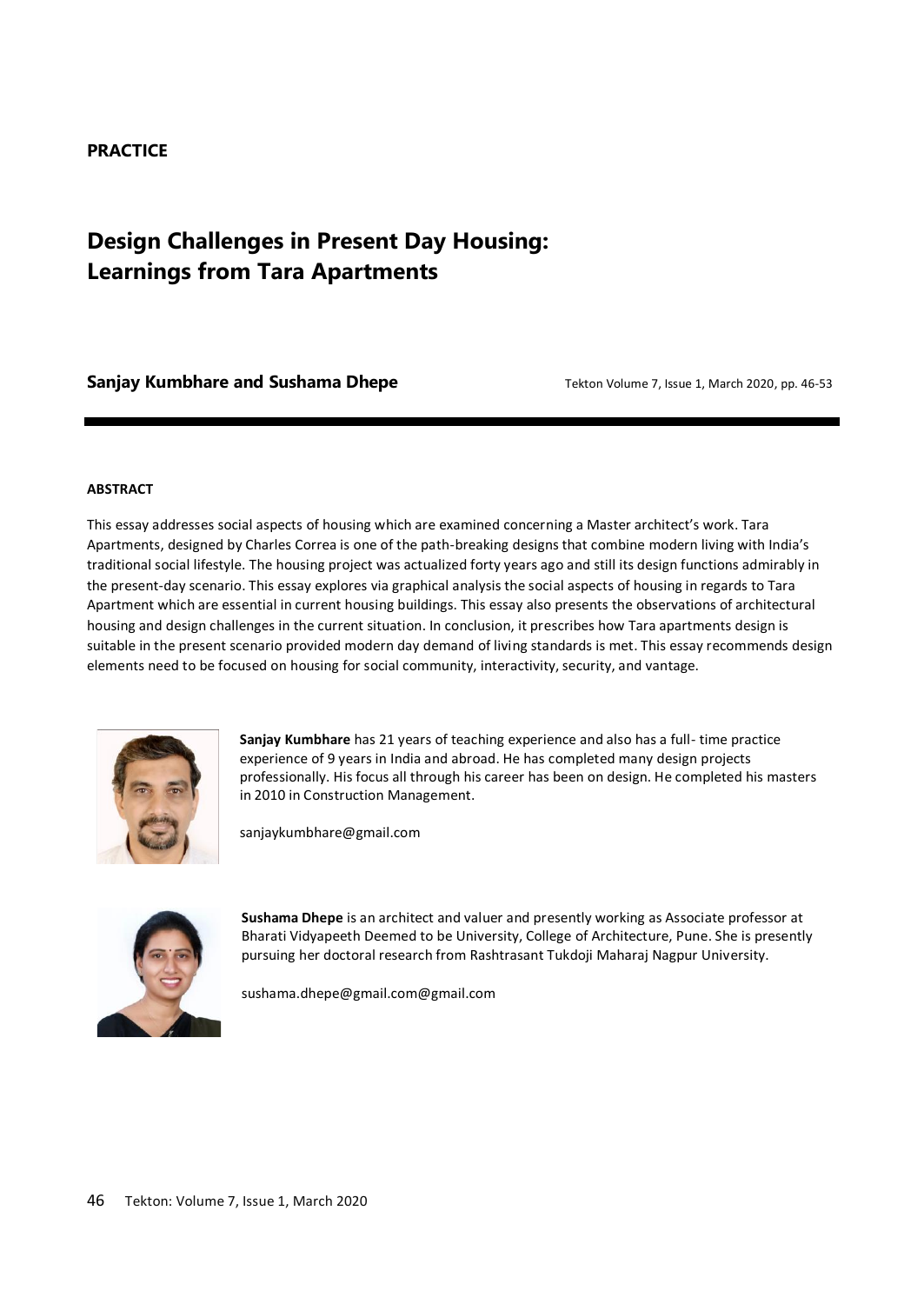### Design Challenges in Present Day Housing: Learnings from Tara Apartments

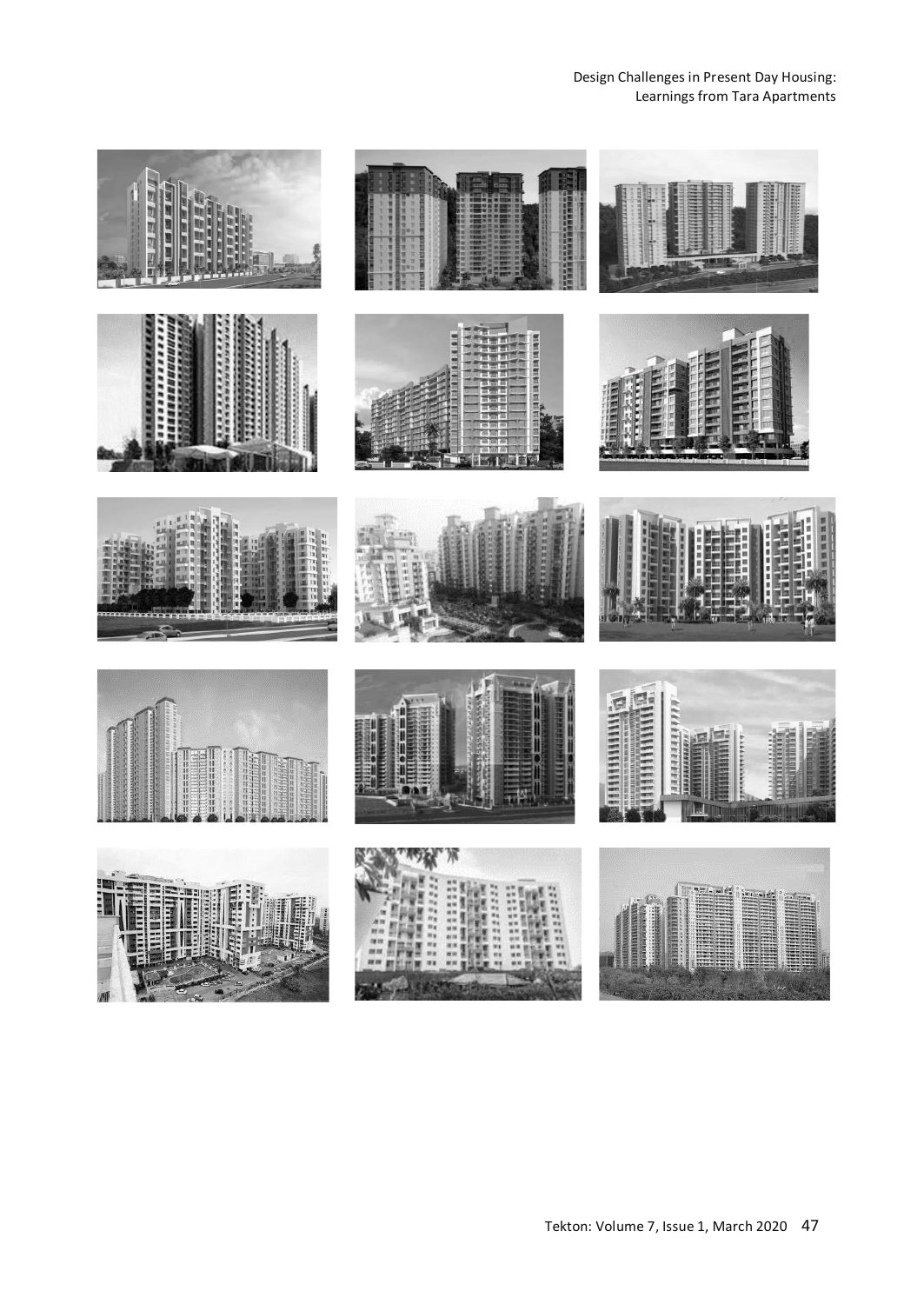## **Introduction**

Architectural Design is unavoidably social. Today's high rise housing in urban areas is facing social issues in terms of interaction, loneliness, a healthy social environment, security, etc. Social issues presented in this essay are based on the observations of several projects in Pune on-site as well as from web sources such as developers' websites and three housing projects published in IIA journal Dec 2014 issue namely, Ujjas the Condoville, Kolkata, Fortune Township, Barasat, Kolkata, Panchavati, Agra, Uttar Pradesh. Against the backdrop of problems of urbanization, Tara apartments seem to be a more appropriate design solution for housing complexes.

Charles Correa looked back and incorporated various historical elements to continue the social aspects of Tara housing. This essay tries to identify the relevance of Tara in the present scenario. In this essay constraints of Tara in the changing time have been also put forth. What design elements and considerations need to be learned from Tara Apartment have been prescribed in this essay. This essay does not covey the imitation or reproduction of Tara Apartment but attempts to take in hand lessons from Tara Apartment focusing on social aspects of design.

# **Housing in the Current Scenario**

Based on current housing studies conducted it has been observed that the apartments built nowadays have typical plans focused on the economy of services. The central core of staircases and lifts and other services and dwelling units are placed at all around the core. This results in dwelling units looking away from each other, which has been referred to as conventional apartments hereafter.

There is ample privacy for units in such type of designs. The design takes no consideration of directions for climate comfort. In conventional apartment buildings, the apartments are sold to anyone having funds to buy. Many strangers have become neighbors. Apartments are society's response to urbanization. Urban crimes increase with urbanization (Venkatesham, 2015). The family size has also reduced. There is an emergence of nuclear families as can also be seen from recent surveys. (Pradhan, 2011). People staying in such dwelling units have a feeling of loneliness. There are security issues also.

The new market-oriented conventional apartments have seemed to recognize this problem of people not getting together and not interactive. Many builders and architects are now coming up with plans with central open space. Research is going on as to the location of open space. But the privacy is given more weightage.

Many apartment complexes are coming up with large central open space. These spaces are acting as a garden. But not all the apartments or dwelling units can face this central open space. Dwelling units facing away from open space do not get any aesthetic or social benefit of the central open space. The open space is too large to cause any meaningful interaction characteristic of traditional Indian society. The open space is out of scale with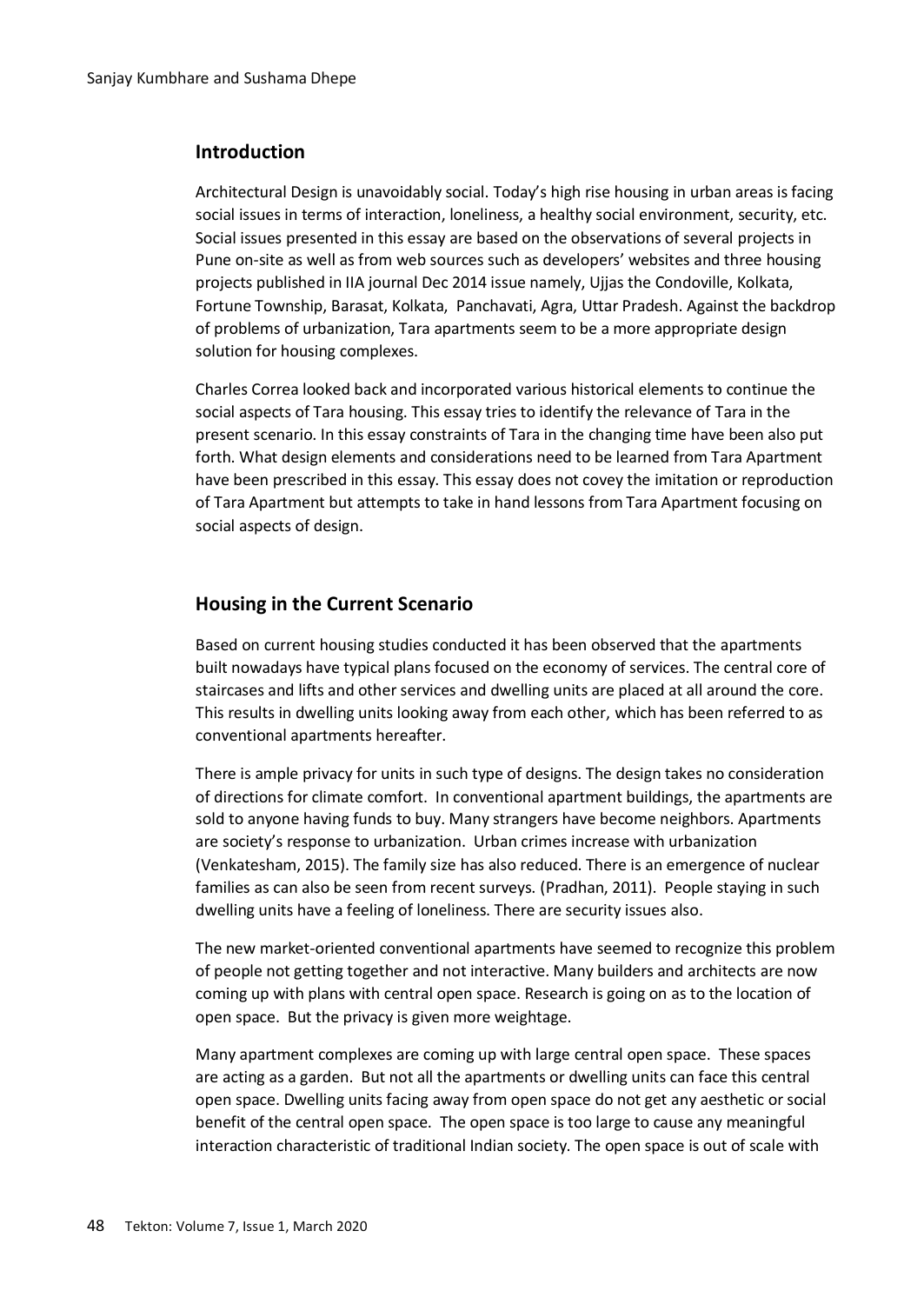the human being. The family size nowadays has become smaller. From large joint families, we have moved to nuclear families, in which the responsibilities on parents for social and moral wellbeing of younger ones have increased. Parents are mostly working leaving kids more exposed to outside social elements.



 *Typical floor Plan of a conventional apartment block in the present time*



 *Layout Plan of a conventional Apartment Complex*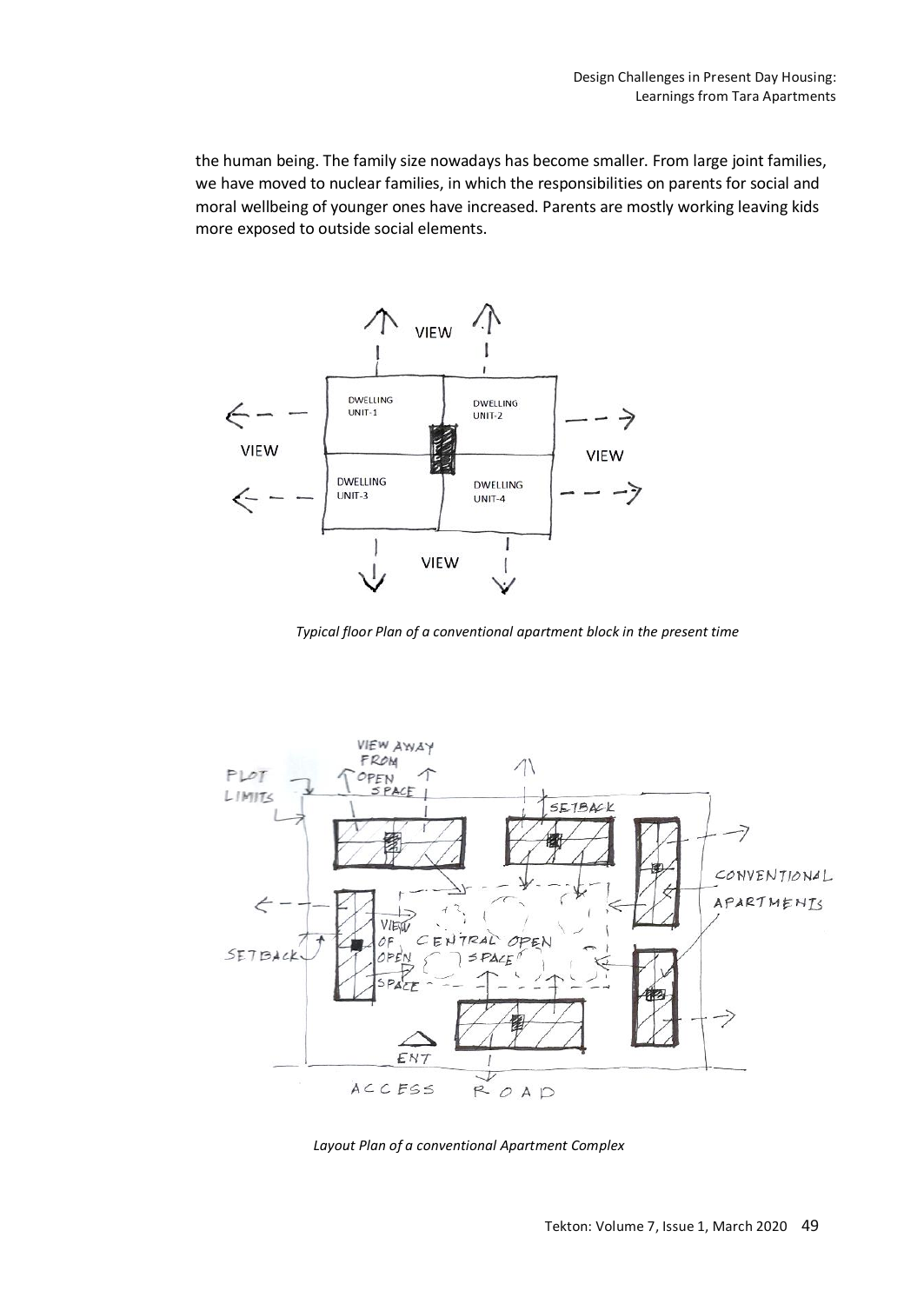# **Tara Apartments in Delhi**

In the present-day social situation mentioned above, the Tara apartment complex performs well. Tara Group housing was designed by master architect Charles Correa and was built during the period 1975-78. It has 160 housing units that come to housing density of 125 units per hectare which is reasonably in line with the density at which other housing projects were built in that period. The apartments have been designed 4 stories high. The design is such that there is a central courtyard or rather a community space onto which all apartments overlook. The accesses to all dwelling units are from the central Courtyard by open staircases.

The middle community space has the same character a typical Indian street has. The architect staggered the units in section to create terraces on the outer periphery and thereby cleverly achieved shading of internal courtyards which is a common thermal comfort strategy historically adopted in old Indian cities. The architect had used a water body to humidify the central community space for thermal comfort. The central open space acts doubly as a community space. Sittings and gathering areas are designed in this space to create interest. Tara apartments are climatically also a better solution to inclement Delhi weather. The architect has used the time-tested method of mutual shading in the design. Shadows are cast by building on another part of the building and central open space.

The dwellings mostly are duplex and span the entire width of built space in such a way that all units are exposed to the internal courtyard as well as exterior. To achieve this, the architect had to keep the width of each dwelling unit minimal. Parking was provided according to the requirements of that period. The staggering of dwelling units created mutual shading and also reduced the monumentality of the long building face making the building suit human scale. The use of open railing to staircases instead of concrete Pardi gives the staircases more openness.

Because of its peculiar design, the central open space in Tara Apartments has become very lively and vibrant. Kids can play in the central open space observed by elders generates a good social environment. It is mutually beneficial for kids and elders too. The central open space in Tara apartments is perfectly human in scale.



*View of Tara Apartments Image Source: http://www.sosbrutalism.org/cms/ 15974767*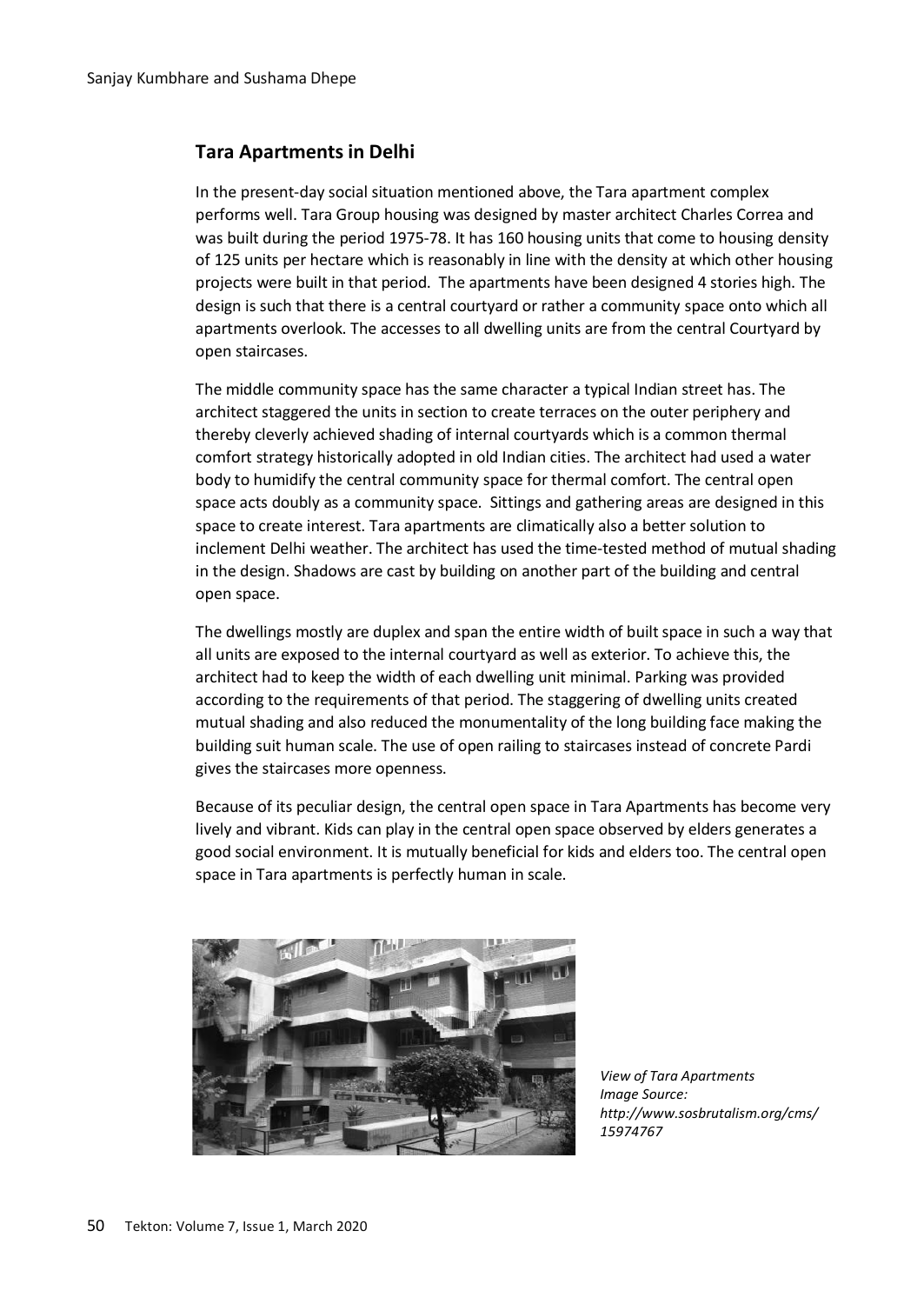

 *Layout Plan of Tara Apartments*



 *Section of Tara Apartments*

# **Challenges in Continuation of Design Like Tara Apartment**

About changing time some design parameters which affect building design in comparison to Tara Apartment namely Economy of services; Increased FSI; Service areas; Parking requirements; which architects should consider. But we need to take lessons from Charles Correa's project while attaining the challenges of design in the present situation.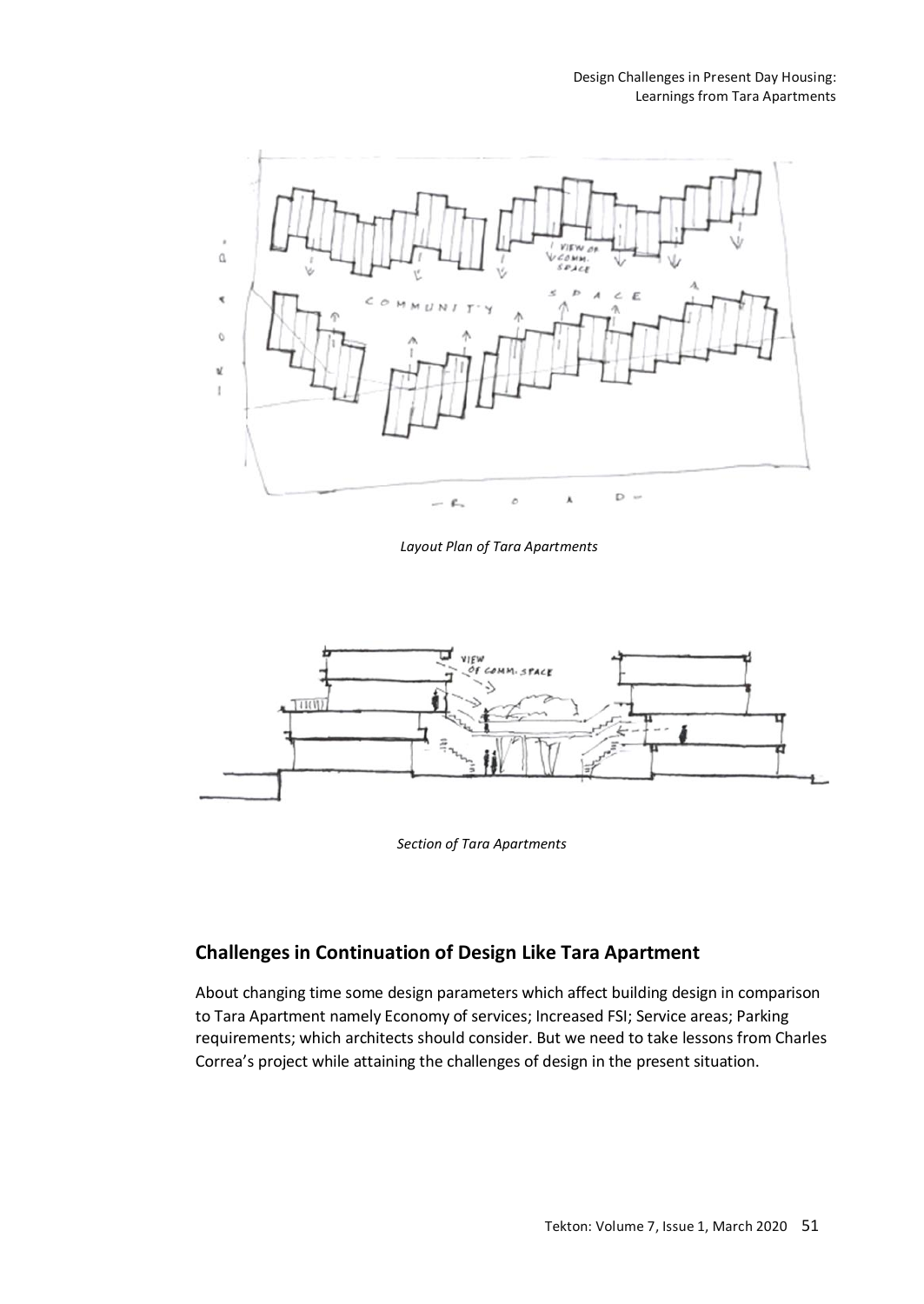### **Economy of Services**

With increased living standards, more and more services are getting into buildings, namely elevators (passenger, goods, and stretcher), firefighting systems, garbage chute and disposal, piped gas supply, intelligent building systems. All these named services cannot be economically provided in Tara apartments because of its peculiar design. But the openness in the design of the central core needs to be considered like Tara's apartment where one can easily see who has arrived in the complex and who is going where. In Tara's apartment, the open staircase has made people interact with each other more openly and the security achieved. The residents of Tara Housing seem satisfied and proud of the housing design.

### **Increased Floor Space Index**

In Tara Housing Correa designed low rise housing with high density because he believes that high rise leads to loneliness. It has been designed with 1.0 FSI in mind. Architect Charles Correa wanted the design to be low rise, for which he had developed a tubedwelling unit concept. (Correa, 2013). The Building Rules of Delhi did not allow more ground coverage than 33%. So the architect had to go to 4 stories. The situation nowadays is different. FSI in most of the Indian cities has increased, but the ground coverage is kept the same. This results in tall buildings, which again need more services. Correa has always emphasized dwelling units on the ground and was an advocate of residents getting some bit of ground. But nowadays this can be accomplished by incorporating open terraces in apartments like Tara Apartment.

### **Service Areas**

With the ever-increasing population, urbanization is on the rise. The land is restricted and its supply can not be increased. This has resulted in high land prices. Developers, therefore, are trying to exploit all the development potential the land offers. Architects have been putting efforts into maximizing the carpet area. This has led architects to have thinner walls and less area for services like staircases and passages. The building cores are becoming more and more compact. The developers are interested in having more and more carpet area inside the dwelling units as the selling rate of dwelling units are based on the carpet area of the unit and not in common areas. The staircases, passages, and footbridges in Tara apartments are very lively. Like Tara apartments, staircases and passages are not mere service areas but also community areas.

#### **Parking Requirements**

Parking spaces in Tara apartments are much short of present-day demand. With increasing lifestyle, the car or private vehicle ownership is on rising. This has led to an increased demand for parking spaces. Local development Rules also demand more spaces for parking. Many conventional buildings have one or more basements and podiums.